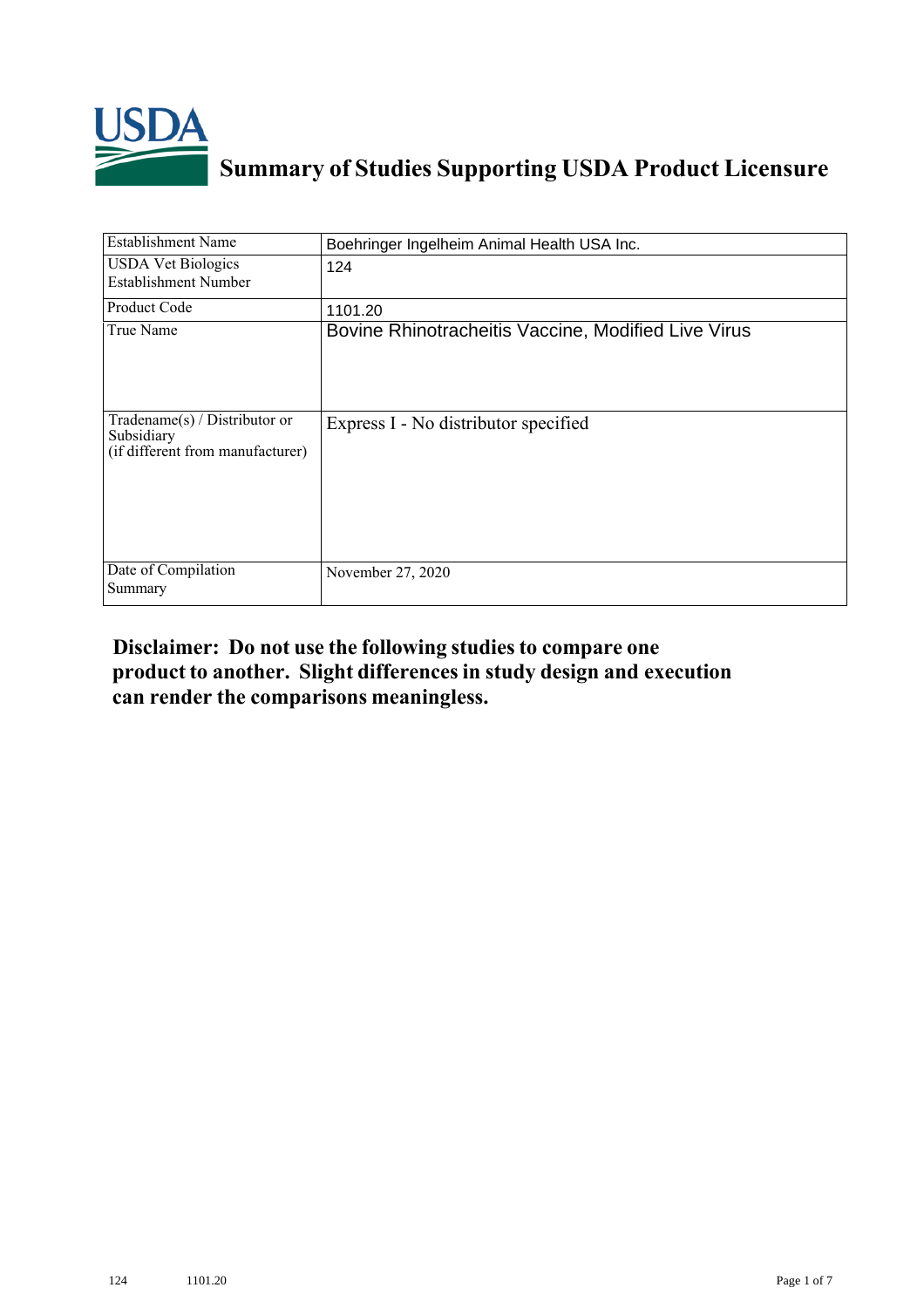| <b>Study Type</b>              | Efficacy                                                                                                                                                                                                                                                                                                                    |
|--------------------------------|-----------------------------------------------------------------------------------------------------------------------------------------------------------------------------------------------------------------------------------------------------------------------------------------------------------------------------|
| <b>Pertaining to</b>           | Infectious Bovine Rhinotracheitis (IBR)                                                                                                                                                                                                                                                                                     |
| <b>Study Purpose</b>           | Demonstration of efficacy against IBR (respiratory disease)                                                                                                                                                                                                                                                                 |
| <b>Product Administration</b>  |                                                                                                                                                                                                                                                                                                                             |
| <b>Study Animals</b>           | <b>Bovine</b>                                                                                                                                                                                                                                                                                                               |
| <b>Challenge Description</b>   |                                                                                                                                                                                                                                                                                                                             |
| <b>Interval observed after</b> |                                                                                                                                                                                                                                                                                                                             |
| challenge                      |                                                                                                                                                                                                                                                                                                                             |
| <b>Results</b>                 | Study data were evaluated by USDA-APHIS prior to product<br>licensure and met regulatory standards for acceptance at the time<br>of submission. No data are published because this study was<br>submitted to USDA-APHIS prior to January 1, 2007, and APHIS<br>only requires publication of data submitted after that date. |
| <b>USDA Approval Date</b>      | May 4, 1994                                                                                                                                                                                                                                                                                                                 |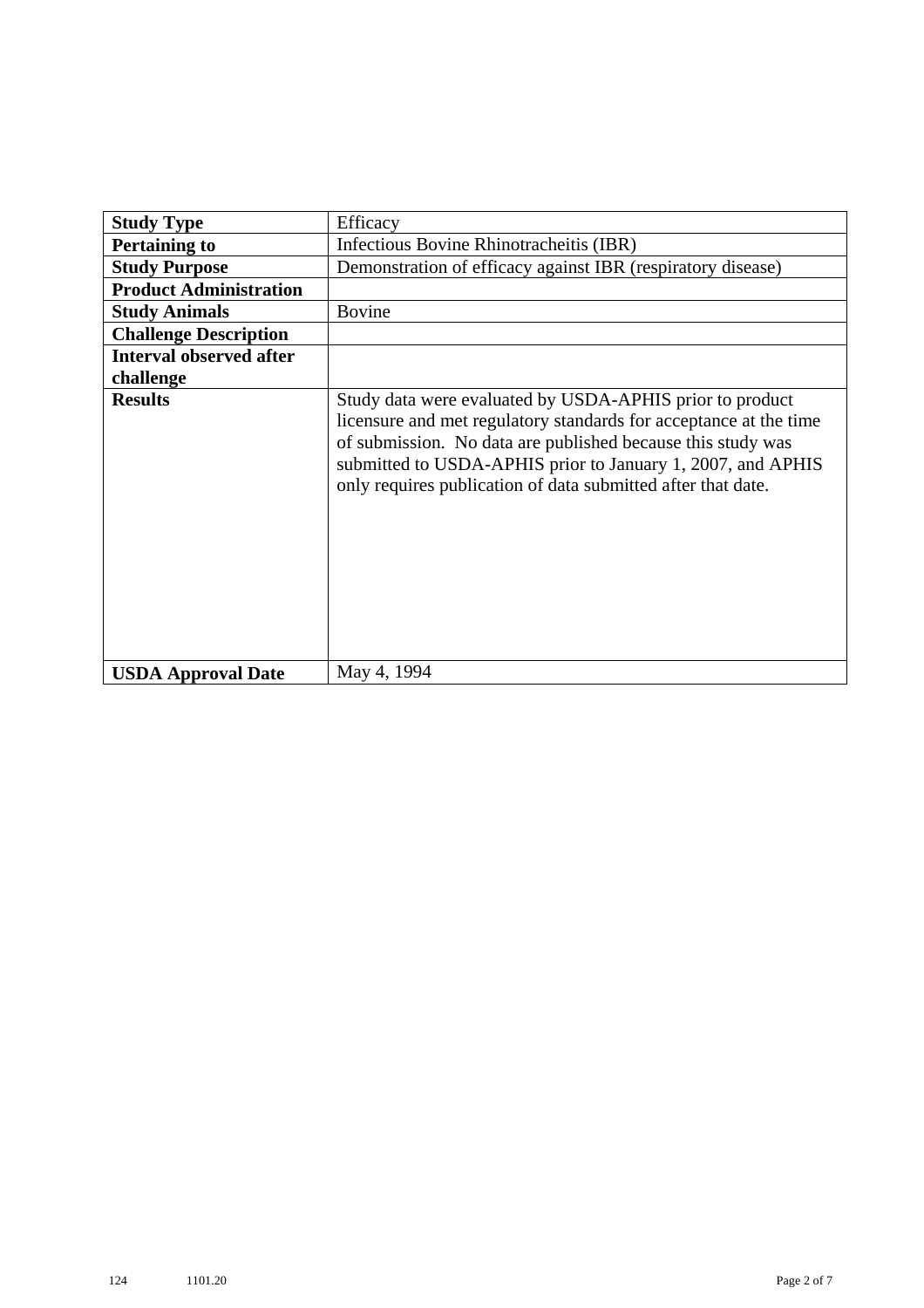| <b>Study Type</b>              | Efficacy                                                             |                                           |                                                                     |  |
|--------------------------------|----------------------------------------------------------------------|-------------------------------------------|---------------------------------------------------------------------|--|
| <b>Pertaining to</b>           | Infectious Bovine Rhinotracheitis (IBR)                              |                                           |                                                                     |  |
| <b>Study Purpose</b>           | Demonstration of efficacy against IBR (reproductive disease) 12      |                                           |                                                                     |  |
|                                | months after vaccination                                             |                                           |                                                                     |  |
| <b>Product Administration</b>  | One dose, subcutaneously approximately five months prior to          |                                           |                                                                     |  |
|                                | breeding                                                             |                                           |                                                                     |  |
| <b>Study Animals</b>           |                                                                      |                                           | 32 bovine (13 vaccinates and 19 controls), 7 - 9 months of age      |  |
| <b>Challenge Description</b>   | Challenged with IBR Cooper strain 386 days after vaccination at      |                                           |                                                                     |  |
|                                |                                                                      | approximately 7 months of gestation       |                                                                     |  |
| <b>Interval observed after</b> | Cattle were observed daily after challenge and until calving for     |                                           |                                                                     |  |
| challenge                      |                                                                      |                                           | signs of abortion. Fetal tissues were evaluated for the presence of |  |
|                                |                                                                      | IBR and other causes of abortion.         |                                                                     |  |
| <b>Results</b>                 | Cattle were considered affected if the fetus was aborted and testing |                                           |                                                                     |  |
|                                |                                                                      |                                           | results of the fetus were negative for other causes of abortion     |  |
|                                |                                                                      |                                           | (Bovine viral diarrhea virus (BVDV) and abortifacient bacteria).    |  |
|                                |                                                                      |                                           |                                                                     |  |
|                                | Results of the study are summarized as follows:                      |                                           |                                                                     |  |
|                                | Abortions in vaccinates and controls:                                |                                           |                                                                     |  |
|                                |                                                                      |                                           |                                                                     |  |
|                                |                                                                      | <b>Non-Aborted</b>                        | <b>Aborted</b>                                                      |  |
|                                | <b>Vaccinates</b>                                                    | $11/13(84.6\%)$                           | $2/13(15.4\%)$                                                      |  |
|                                | <b>Controls</b>                                                      | $1/19(5.3\%)$                             | 18/19 (94.7%)                                                       |  |
|                                |                                                                      |                                           |                                                                     |  |
|                                |                                                                      |                                           |                                                                     |  |
|                                |                                                                      | See table on the following page for data. |                                                                     |  |
| <b>USDA Approval Date</b>      | October 5, 2011                                                      |                                           |                                                                     |  |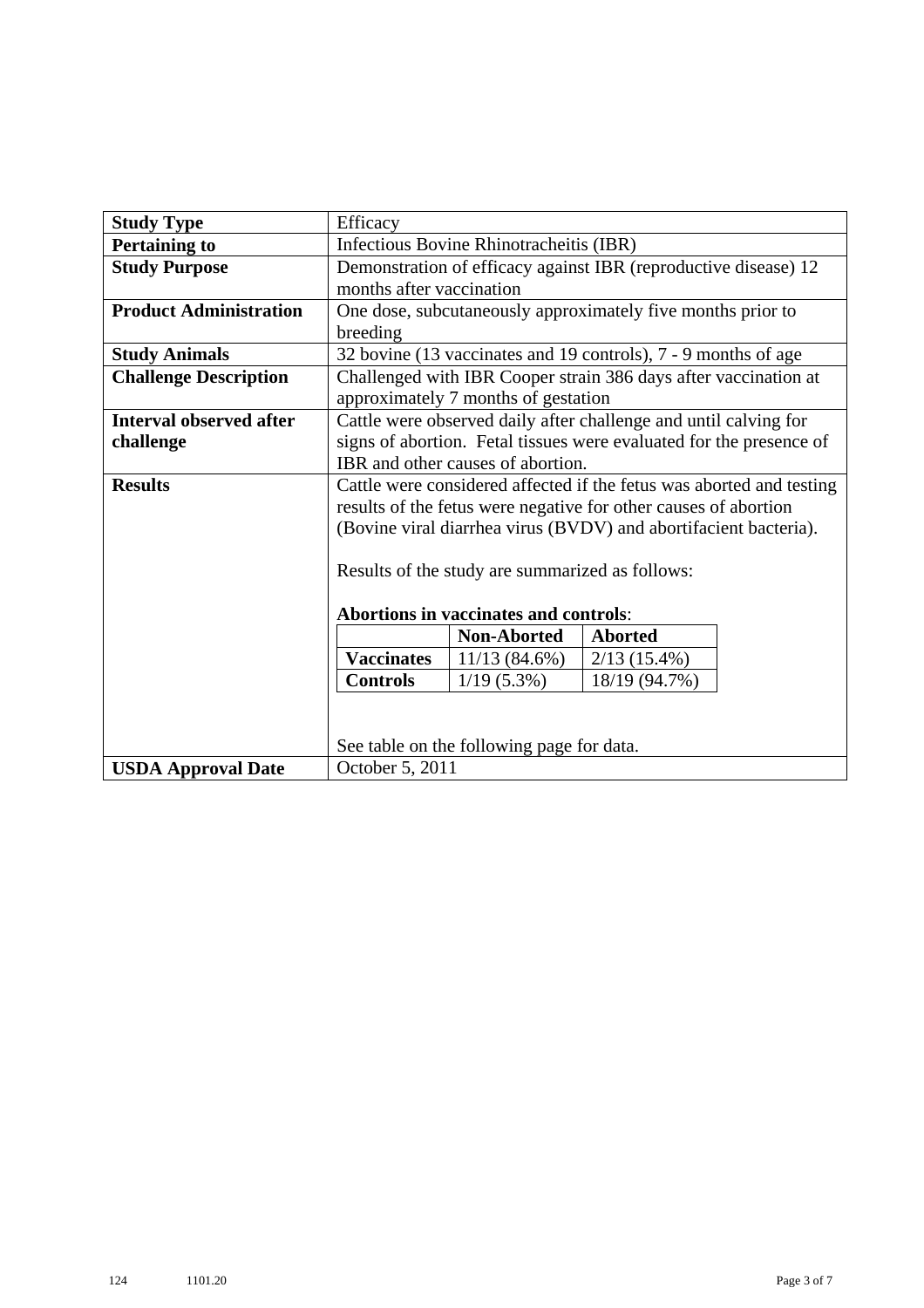| <b>Treatment</b> | <b>Animal</b> | <b>Abortion</b> | <b>IBR</b> by<br><b>PCR</b> | <b>IBR</b> by Virus Isolation (VI) |                              |                          |                              |                          | <b>BVDV</b> by<br>VI         |
|------------------|---------------|-----------------|-----------------------------|------------------------------------|------------------------------|--------------------------|------------------------------|--------------------------|------------------------------|
|                  |               |                 |                             | <b>Brain</b>                       | <b>Kidney</b>                | Liver                    | Lung                         | <b>Thymus</b>            | <b>Same tissues</b>          |
|                  | 6             | N <sub>o</sub>  | <b>NA</b>                   | <b>NA</b>                          | <b>NA</b>                    | <b>NA</b>                | NA                           | NA                       | <b>NA</b>                    |
|                  | 10            | Yes             | Negative                    |                                    | $\frac{1}{2}$                |                          |                              |                          |                              |
|                  | 34            | No              | <b>NA</b>                   | <b>NA</b>                          | <b>NA</b>                    | <b>NA</b>                | <b>NA</b>                    | <b>NA</b>                | <b>NA</b>                    |
|                  | 45            | No              | <b>NA</b>                   | <b>NA</b>                          | <b>NA</b>                    | <b>NA</b>                | <b>NA</b>                    | <b>NA</b>                | <b>NA</b>                    |
|                  | 89            | No              | <b>NA</b>                   | <b>NA</b>                          | <b>NA</b>                    | <b>NA</b>                | <b>NA</b>                    | NA                       | <b>NA</b>                    |
| Vaccinates       | 117           | N <sub>o</sub>  | <b>NA</b>                   | <b>NA</b>                          | <b>NA</b>                    | <b>NA</b>                | <b>NA</b>                    | <b>NA</b>                | NA                           |
| $(13$ bovine)    | 155           | N <sub>o</sub>  | <b>NA</b>                   | <b>NA</b>                          | <b>NA</b>                    | <b>NA</b>                | <b>NA</b>                    | <b>NA</b>                | <b>NA</b>                    |
|                  | 176           | Yes             | Positive                    | $\overline{a}$                     | $\overline{a}$               | $\overline{a}$           | $\overline{a}$               | $+$                      | $\overline{a}$               |
|                  | 180           | No              | <b>NA</b>                   | <b>NA</b>                          | <b>NA</b>                    | <b>NA</b>                | <b>NA</b>                    | <b>NA</b>                | <b>NA</b>                    |
|                  | 206           | N <sub>o</sub>  | <b>NA</b>                   | <b>NA</b>                          | <b>NA</b>                    | <b>NA</b>                | <b>NA</b>                    | <b>NA</b>                | <b>NA</b>                    |
| 209<br>228       |               | No              | <b>NA</b>                   | <b>NA</b>                          | <b>NA</b>                    | <b>NA</b>                | <b>NA</b>                    | <b>NA</b>                | <b>NA</b>                    |
|                  |               | N <sub>o</sub>  | <b>NA</b>                   | <b>NA</b>                          | <b>NA</b>                    | <b>NA</b>                | <b>NA</b>                    | <b>NA</b>                | <b>NA</b>                    |
|                  | 276           | No              | <b>NA</b>                   | <b>NA</b>                          | <b>NA</b>                    | <b>NA</b>                | <b>NA</b>                    | NA                       | NA                           |
|                  | 18            | Yes             | Positive                    | $+$                                | $\overline{\phantom{a}}$     | $\overline{\phantom{a}}$ | $\blacksquare$               | ÷,                       | $\overline{\phantom{a}}$     |
|                  | 26            | Yes             | Positive                    | $\equiv$                           | $\overline{a}$               | $\overline{\phantom{a}}$ | $\overline{\phantom{a}}$     | $\equiv$                 | $\blacksquare$               |
|                  | 30            | Yes             | Positive                    | $\overline{\phantom{0}}$           | $\overline{a}$               | $\frac{1}{2}$            | $\overline{\phantom{a}}$     | $\overline{\phantom{0}}$ | $\overline{\phantom{a}}$     |
|                  | 41            | Yes             | Positive                    | $\overline{\phantom{a}}$           | $\overline{\phantom{a}}$     | $\overline{\phantom{a}}$ | $\overline{\phantom{a}}$     | $\overline{\phantom{a}}$ | $\overline{\phantom{a}}$     |
|                  | 42            | Yes             | Positive                    | $\frac{1}{2}$                      | $\overline{\phantom{a}}$     | $\overline{\phantom{a}}$ | $\overline{\phantom{a}}$     | $\overline{\phantom{a}}$ | $\blacksquare$               |
|                  | 47            | Yes             | Positive                    | $\overline{\phantom{0}}$           | $\overline{\phantom{a}}$     | $\overline{\phantom{0}}$ | $\overline{\phantom{a}}$     | $\overline{\phantom{0}}$ | $\blacksquare$               |
|                  | 48            | Yes             | Positive                    | $\overline{\phantom{0}}$           | $\qquad \qquad \blacksquare$ | -                        | $\qquad \qquad \blacksquare$ | $\overline{\phantom{0}}$ | $\overline{\phantom{a}}$     |
|                  | 62            | Yes             | Positive                    | $\overline{\phantom{a}}$           | $\qquad \qquad \blacksquare$ | $\overline{\phantom{0}}$ | $+$                          | $\overline{\phantom{a}}$ | $\overline{\phantom{a}}$     |
| Controls         | 119           | Yes             | Positive                    | $\overline{\phantom{a}}$           | $\overline{\phantom{a}}$     | $\overline{\phantom{a}}$ | $+$                          | $\overline{\phantom{a}}$ | $\overline{\phantom{a}}$     |
| $(19$ bovine)    | 128           | $\rm No$        | <b>NA</b>                   | <b>NA</b>                          | <b>NA</b>                    | <b>NA</b>                | <b>NA</b>                    | <b>NA</b>                | <b>NA</b>                    |
|                  | 154           | Yes             | Positive                    | $\overline{\phantom{0}}$           | $\overline{\phantom{a}}$     | $\frac{1}{2}$            | $\overline{\phantom{a}}$     | $\frac{1}{2}$            |                              |
|                  | 161           | Yes             | Positive                    | $\overline{\phantom{0}}$           | $\frac{1}{2}$                | $\overline{\phantom{a}}$ | $\overline{\phantom{0}}$     | $\frac{1}{2}$            | $\overline{\phantom{a}}$     |
|                  | 174           | Yes             | Positive                    | $\overline{\phantom{a}}$           | $\overline{\phantom{a}}$     | $\frac{1}{2}$            | $\blacksquare$               | $\overline{\phantom{a}}$ | $\blacksquare$               |
|                  | 187           | Yes             | Positive                    | $\frac{1}{2}$                      | $\frac{1}{2}$                | $\overline{\phantom{a}}$ | $+$                          | $\overline{a}$           | $\blacksquare$               |
|                  | 194           | Yes             | Positive                    | $\overline{\phantom{0}}$           | $\qquad \qquad \blacksquare$ | $\overline{\phantom{0}}$ | $\overline{\phantom{a}}$     | $\overline{\phantom{0}}$ | $\qquad \qquad \blacksquare$ |
|                  | 210           | Yes             | Positive                    | $\overline{\phantom{a}}$           | $\overline{\phantom{a}}$     | $\blacksquare$           | $\overline{\phantom{a}}$     | $\overline{\phantom{0}}$ | $\blacksquare$               |
|                  | 219           | Yes             | Positive                    | $\overline{\phantom{0}}$           | $+$                          | $\overline{\phantom{a}}$ | $\overline{\phantom{a}}$     | $\overline{\phantom{a}}$ | $\overline{\phantom{a}}$     |
|                  | 257           | Yes             | Positive                    | $+$                                | $\overline{a}$               | $\overline{a}$           | $\blacksquare$               | $\equiv$                 | $\blacksquare$               |
|                  | 282           | Yes             | Positive                    | $+$                                | $\overline{\phantom{0}}$     | $\frac{1}{2}$            | $+$                          | $\overline{\phantom{0}}$ |                              |

## **Abortion status and evaluation of fetal tissues:**

**NA =** Not applicable since calf was not aborted.

**Positive =** Positive for the presence of IBR virus by PCR in all fetal tissues examined. **Negative =** Negative for the presence of IBR virus by PCR in all fetal tissues (brain, kidney, liver, lung, and thymus).

**+ =** Positive for the presence of IBR or BVDV by virus isolation.

**- =** Negative for the presence of IBR or BVDV by virus isolation.

The same tissues were assessed for BVDV (brain, kidney, liver, lung, thymus).

Tissues were negative for abortifacient bacteria. Data not shown.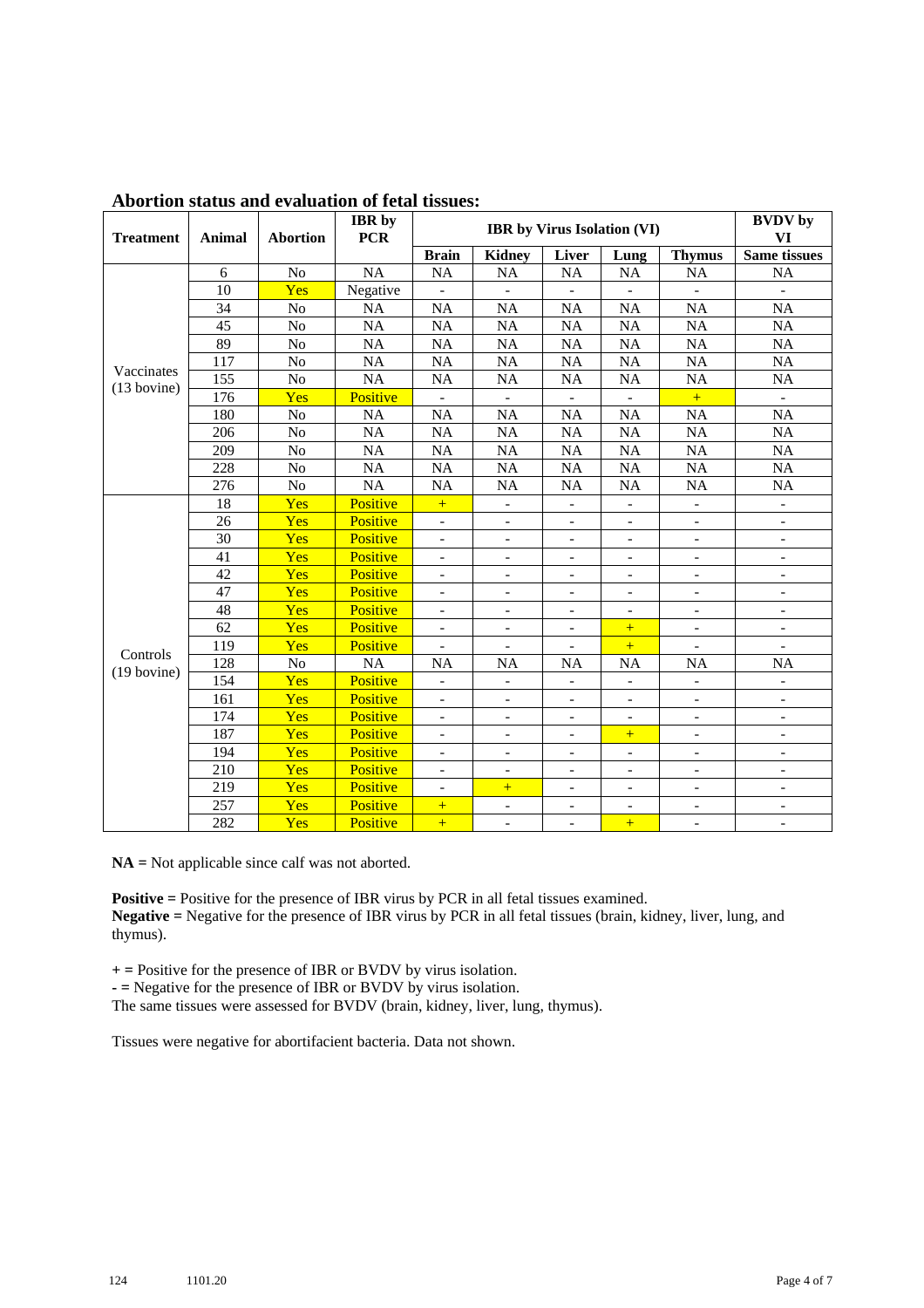| <b>Study Type</b>              | Safety                                                                                                                                                                                                                                                                                                                      |  |  |
|--------------------------------|-----------------------------------------------------------------------------------------------------------------------------------------------------------------------------------------------------------------------------------------------------------------------------------------------------------------------------|--|--|
| <b>Pertaining to</b>           | All fractions                                                                                                                                                                                                                                                                                                               |  |  |
| <b>Study Purpose</b>           | To demonstrate safety under field conditions                                                                                                                                                                                                                                                                                |  |  |
| <b>Product Administration</b>  |                                                                                                                                                                                                                                                                                                                             |  |  |
| <b>Study Animals</b>           | <b>Bovine</b>                                                                                                                                                                                                                                                                                                               |  |  |
| <b>Challenge Description</b>   |                                                                                                                                                                                                                                                                                                                             |  |  |
| <b>Interval observed after</b> |                                                                                                                                                                                                                                                                                                                             |  |  |
| challenge                      |                                                                                                                                                                                                                                                                                                                             |  |  |
| <b>Results</b>                 | Study data were evaluated by USDA-APHIS prior to product<br>licensure and met regulatory standards for acceptance at the time<br>of submission. No data are published because this study was<br>submitted to USDA-APHIS prior to January 1, 2007, and APHIS<br>only requires publication of data submitted after that date. |  |  |
| <b>USDA Approval Date</b>      | July 6, 1999                                                                                                                                                                                                                                                                                                                |  |  |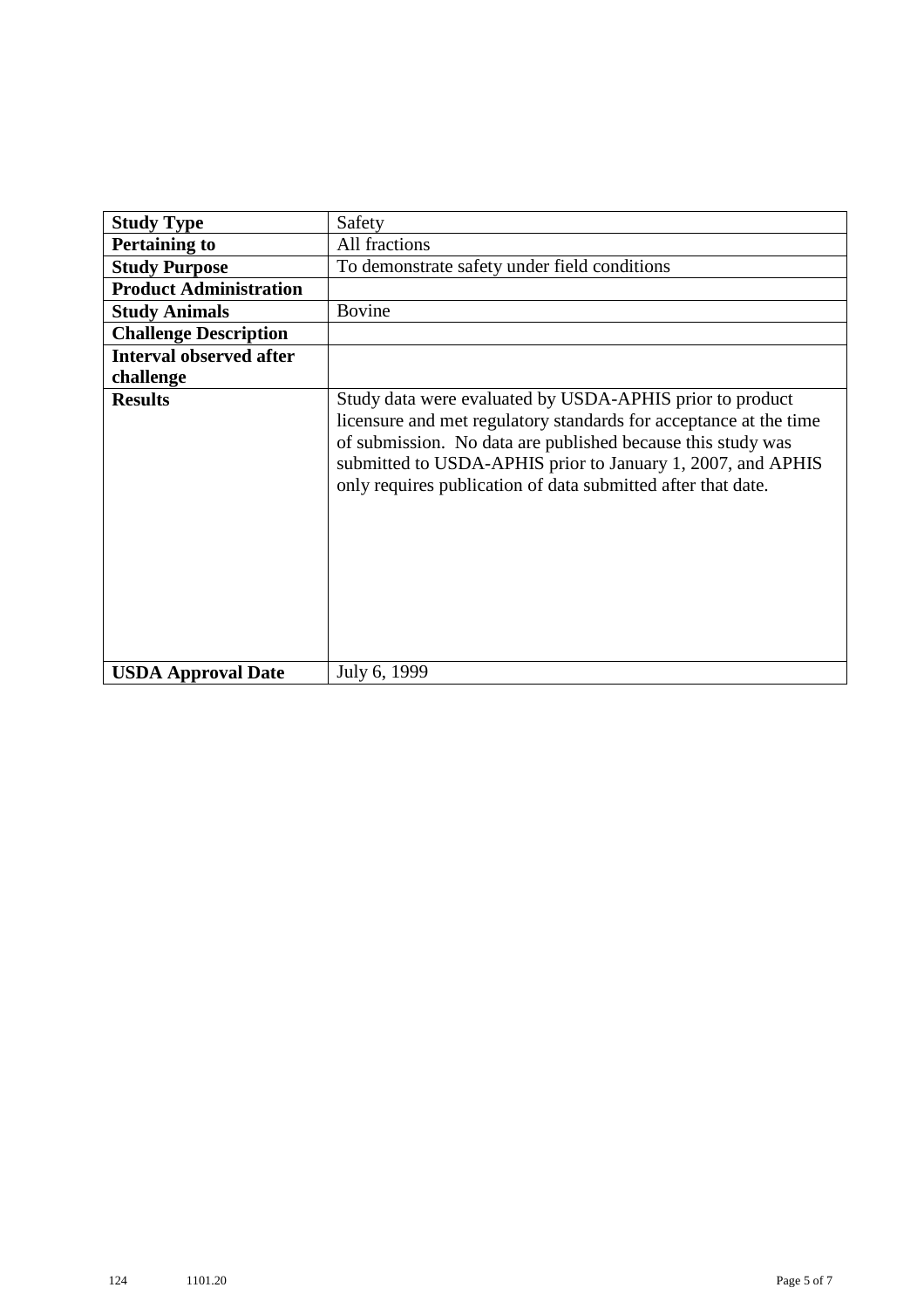| <b>Study Type</b>              | Safety                                                                                                                     |                 |                                                                                                                                      |                 |                           |
|--------------------------------|----------------------------------------------------------------------------------------------------------------------------|-----------------|--------------------------------------------------------------------------------------------------------------------------------------|-----------------|---------------------------|
| <b>Pertaining to</b>           | All fractions                                                                                                              |                 |                                                                                                                                      |                 |                           |
| <b>Study Purpose</b>           | To demonstrate safety in pregnant heifers/cows and nursing calves                                                          |                 |                                                                                                                                      |                 |                           |
| <b>Product Administration</b>  | Two doses, administered subcutaneously. First vaccination given                                                            |                 |                                                                                                                                      |                 |                           |
|                                | $1 - 2$ months prior to breeding. Second vaccination given during a                                                        |                 |                                                                                                                                      |                 |                           |
|                                | specified trimester of pregnancy.                                                                                          |                 |                                                                                                                                      |                 |                           |
| <b>Study Animals</b>           | Site 1:                                                                                                                    |                 |                                                                                                                                      |                 |                           |
|                                |                                                                                                                            |                 | 2,063 cows and heifers received vaccine prior to breeding.                                                                           |                 |                           |
|                                |                                                                                                                            |                 | 1,586 cows and heifers received vaccine or a placebo during                                                                          |                 |                           |
|                                |                                                                                                                            |                 | pregnancy and are included in this summary.                                                                                          |                 |                           |
|                                | Site 2:                                                                                                                    |                 |                                                                                                                                      |                 |                           |
|                                |                                                                                                                            |                 | 120 calves from dams that received vaccine in the $2nd$ or $3rd$ trimester.                                                          |                 |                           |
| <b>Challenge Description</b>   | Not applicable                                                                                                             |                 |                                                                                                                                      |                 |                           |
| <b>Interval observed after</b> | Not applicable                                                                                                             |                 |                                                                                                                                      |                 |                           |
| challenge                      |                                                                                                                            |                 |                                                                                                                                      |                 |                           |
| <b>Results</b>                 |                                                                                                                            |                 | All cows and heifers were observed from pre-breeding vaccination<br>through calving and calves were observed for 4 weeks postpartum. |                 |                           |
|                                |                                                                                                                            |                 | Results of the study are summarized as follows:                                                                                      |                 |                           |
|                                |                                                                                                                            |                 |                                                                                                                                      |                 |                           |
|                                | <b>Fetal Loss (Site 1):</b>                                                                                                |                 |                                                                                                                                      |                 |                           |
|                                |                                                                                                                            |                 | <b>Vaccinates</b>                                                                                                                    |                 | <b>Controls (Placebo)</b> |
|                                |                                                                                                                            |                 | <b>Fetal Loss</b>                                                                                                                    |                 | <b>Fetal Loss</b>         |
|                                | <b>Trimester</b>                                                                                                           | <b>Enrolled</b> | (%)                                                                                                                                  | <b>Enrolled</b> | $(\%)$                    |
|                                | 1 <sup>st</sup>                                                                                                            | 306             | 7(2.3%)                                                                                                                              | 274             | $6(2.2\%)$                |
|                                | 2 <sub>nd</sub>                                                                                                            | 237             | $1(0.4\%)$                                                                                                                           | 235             | 3(1.3%)                   |
|                                | 3rd                                                                                                                        | 267             | $5(1.9\%)$                                                                                                                           | 267             | $6(2.2\%)$                |
|                                | The number of animals during pregnancy was reduced due to                                                                  |                 |                                                                                                                                      |                 |                           |
|                                |                                                                                                                            |                 | normal losses including dystocia, lameness, and non-study related                                                                    |                 |                           |
|                                | causes (as affirmed by licensee).                                                                                          |                 |                                                                                                                                      |                 |                           |
|                                | Fetal loss was due to abortion or open (non-pregnant). For all three                                                       |                 |                                                                                                                                      |                 |                           |
|                                | trimesters, no cows or heifers $(0.0\%)$ in either group were                                                              |                 |                                                                                                                                      |                 |                           |
|                                | diagnosed as having aborted due to Infectious Bovine                                                                       |                 |                                                                                                                                      |                 |                           |
|                                | Rhinotracheitis (IBR) or Bovine Virus Diarrhea Virus (BVDV).                                                               |                 |                                                                                                                                      |                 |                           |
|                                | All tests for viral detection and isolation of IBR and BVDV on all<br>fetal tissues were negative.                         |                 |                                                                                                                                      |                 |                           |
|                                |                                                                                                                            |                 |                                                                                                                                      |                 |                           |
|                                | <b>Fetal Infection (Site 2):</b>                                                                                           |                 |                                                                                                                                      |                 |                           |
|                                |                                                                                                                            |                 |                                                                                                                                      |                 |                           |
|                                | Serum samples were collected from calves prior to receiving<br>colostrum. 61 calves were from cows vaccinated in the $2nd$ |                 |                                                                                                                                      |                 |                           |
|                                | trimester and 59 calves were from cows vaccinated in the 3 <sup>rd</sup>                                                   |                 |                                                                                                                                      |                 |                           |
|                                | trimester. 6 serum samples were removed from the study due to                                                              |                 |                                                                                                                                      |                 |                           |
|                                |                                                                                                                            |                 |                                                                                                                                      |                 |                           |
|                                |                                                                                                                            |                 |                                                                                                                                      |                 |                           |
|                                |                                                                                                                            |                 | equipment malfunction or concerns that colostrum was received.                                                                       |                 |                           |
|                                |                                                                                                                            |                 | All valid samples tested negative for antibodies to IBR, BVD1<br>and BVD2. Serum samples were also negative for IBR by virus         |                 |                           |